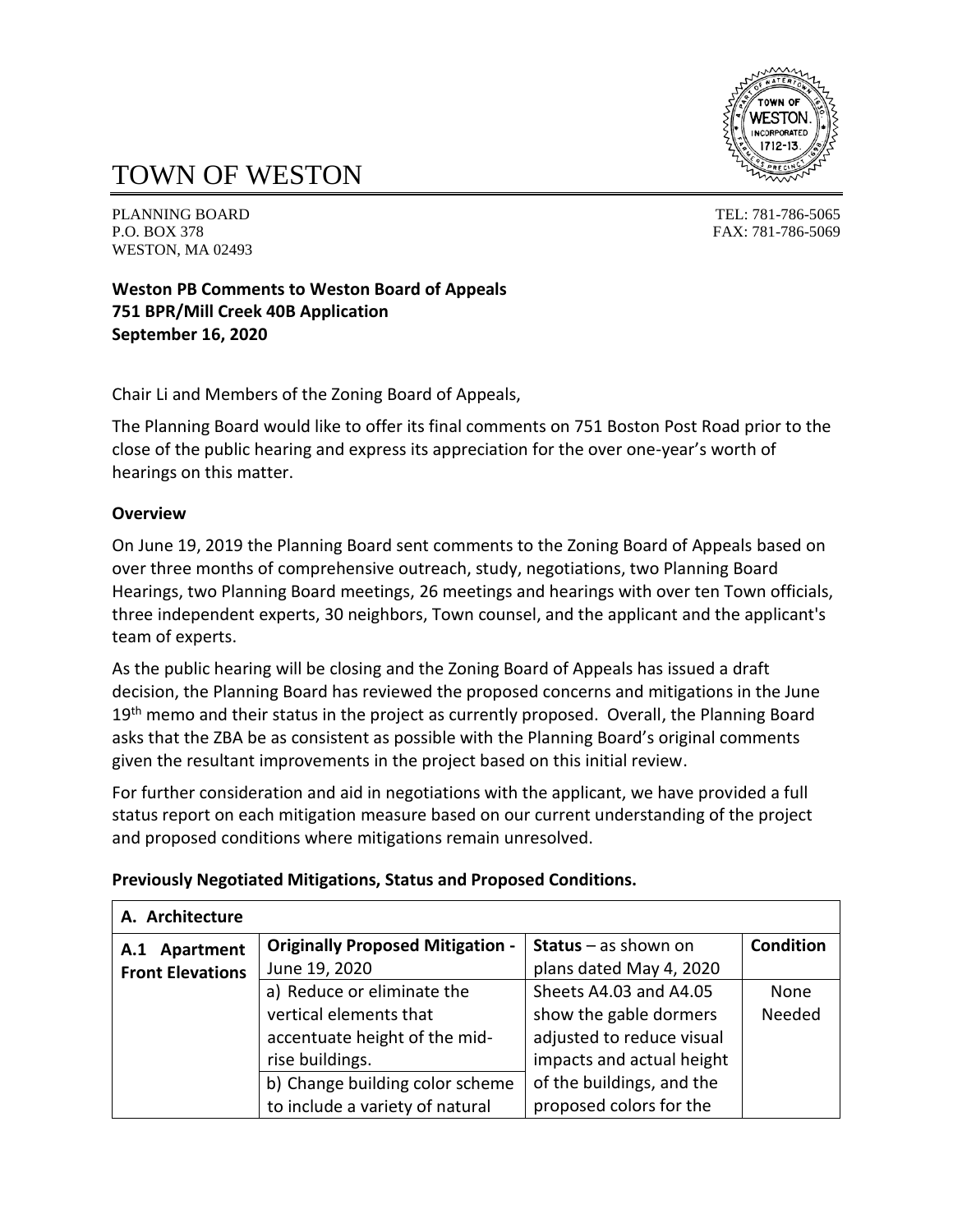|                        | muted tones to reduce apparent    | buildings from white to    |        |
|------------------------|-----------------------------------|----------------------------|--------|
|                        | mass <sub>z</sub>                 | earth-tone brick shade.    |        |
|                        | c) Relocate third level           | Sheets A1.06 and A5.00     | None   |
|                        | apartments at front of            | show the prior 3rd floor   | Needed |
|                        | multifamily building to terrace   | units removed on south     |        |
|                        | level at rear.                    | side of Buildings A & B    |        |
|                        |                                   | and replaced with units at |        |
|                        |                                   | the garage level on the    |        |
|                        |                                   | north side of Buildings A  |        |
|                        |                                   | & B.                       |        |
|                        | d) Provide additional height      | Sheets A4.03, A4.05 and    | None   |
|                        | reduction: Further lower and      | A5.00 show the lowered     | needed |
|                        | break up of roof plane on         | roof pitch of main roof of |        |
|                        | multifamily building.             | Buildings A & B.           |        |
| A.2 Apartment          | Same as #A1b above                | Same as #A1b above         | None   |
| <b>Rear/Rail Trail</b> |                                   |                            | Needed |
| <b>Elevations</b>      |                                   |                            |        |
| A.3 Town House         | Vary color of buildings; break up | Sheets A4.00 and A4.01     | None   |
| <b>Elevations</b>      | massing and individual planes-to  | show varied and different  | Needed |
|                        | a more residential scale.         | earth-tone colors on       |        |
|                        |                                   | townhouse elevations       |        |
| A.4 Town House         | Provide townhome clusters of      | Sheet C.200 shows four 6-  | None   |
| <b>Massing</b>         | varying sizes (four homes and six | unit and six 4-unit        | Needed |
|                        | homes per cluster as opposed to   | townhouse buildings. [But  |        |
|                        | all four-home clusters) to create | you say to the left that   |        |
|                        | more visual interest and to       | the sheet currently shows  |        |
|                        | better reflect the single-family  | all 4-unit clusters.]      |        |
|                        | home character.                   |                            |        |

| <b>B.</b> Building Systems |                                                                                                            |                                                                                                                                                           |                       |
|----------------------------|------------------------------------------------------------------------------------------------------------|-----------------------------------------------------------------------------------------------------------------------------------------------------------|-----------------------|
|                            | <b>Mitigation</b>                                                                                          | <b>Status</b> – as of August 19, 2020<br>hearing                                                                                                          | <b>Condition</b>      |
| <b>B.1 Electrical</b>      | a) Use LED Lighting<br>throughout the entire<br>project.                                                   | Applicant has confirmed they will<br>use LED lighting. A condition<br>requiring this or more efficient<br>lighting should be included in the<br>decision. | B.1.a                 |
|                            | b) Meet the<br>requirements of the<br><b>Massachusetts Stretch</b><br>Energy Code as adopted<br>by Weston. | Will be required by building code.                                                                                                                        | <b>None</b><br>Needed |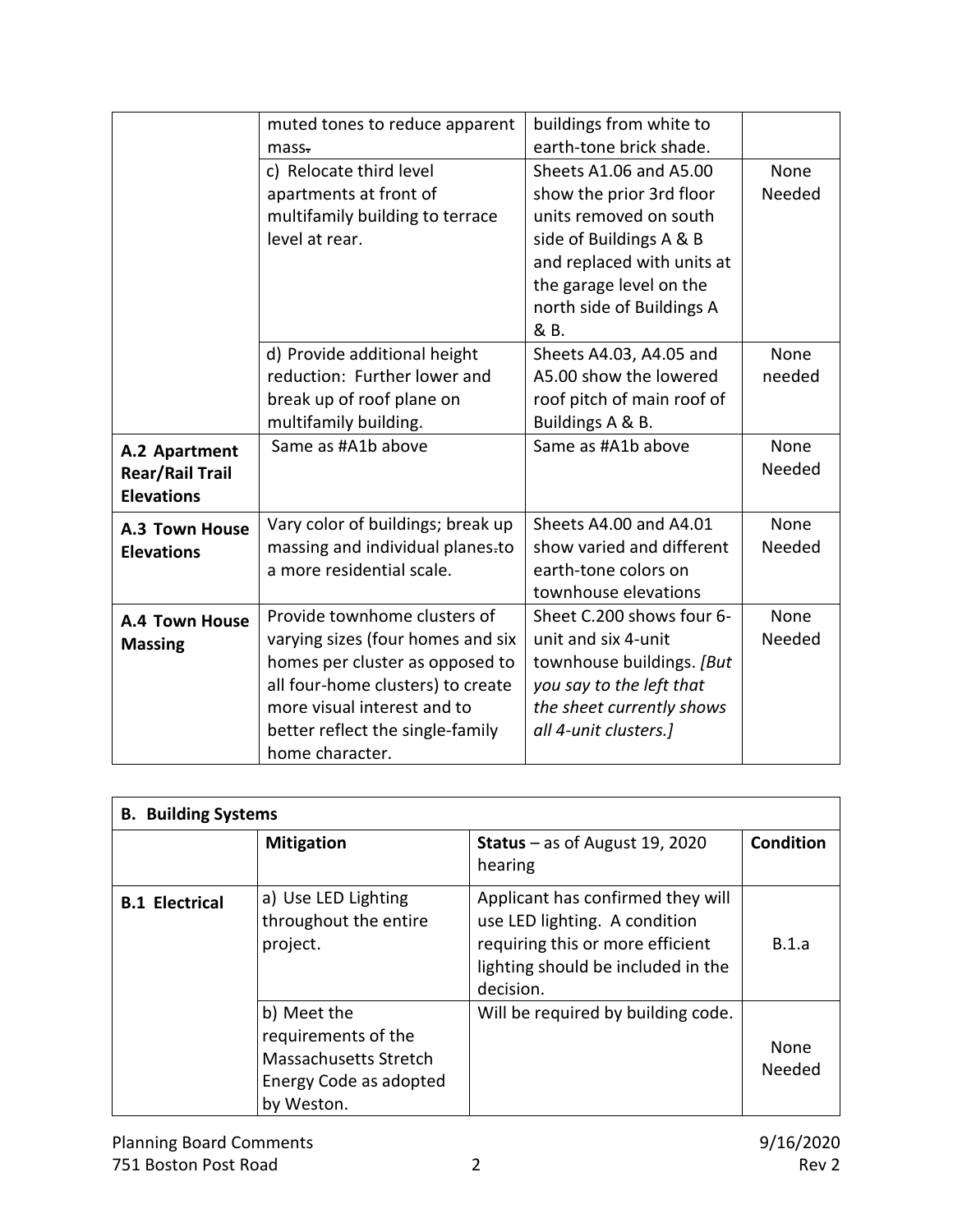|                    | c) Use Energy Star Rated<br>Appliances.                                                                                                               | Applicant has confirmed they will<br>use Energy Star Rated appliances.<br>A condition requiring this or<br>more efficient rated appliances<br>should be included in the<br>decision.                                                                                                                                                                                                                                                                                      | B.1.b        |
|--------------------|-------------------------------------------------------------------------------------------------------------------------------------------------------|---------------------------------------------------------------------------------------------------------------------------------------------------------------------------------------------------------------------------------------------------------------------------------------------------------------------------------------------------------------------------------------------------------------------------------------------------------------------------|--------------|
|                    | d) Provide individual unit<br>electric meters and bill on<br>individual usage.                                                                        | Applicant has confirmed they will<br>install individual electric meters.<br>A condition memorializing this<br>should be included.                                                                                                                                                                                                                                                                                                                                         | B.1.c        |
|                    | e) Use occupancy and<br>vacancy sensors for<br>lighting in internal public<br>areas.                                                                  | Applicant has confirmed they will<br>use occupancy sensors. A<br>condition memorializing this and<br>defining the allowable level of<br>safety/egress lighting to remain<br>on should be included.                                                                                                                                                                                                                                                                        | B.1.d        |
| <b>B.2 HVAC</b>    | Apartment condensers to<br>be located on roof tops<br>with parapet and 400'<br>from property line.<br>Townhouse condensers<br>to be buffered by berm. | Applicant, in letter dated July 1,<br>2019, proposed to locate<br>condensers on ground. While<br>the technical challenges of<br>rooftop condensers and the<br>implications for building height<br>are valid; there are visual,<br>acoustical and landscape design<br>concerns with ground-mounted<br>condensers. Placement should be<br>considerate of these factors and<br>reviewed by landscape<br>consultant for adequate<br>screening and fit into overall<br>design. | B.2          |
| <b>B.3Plumbing</b> | a) Use Low Flow fixtures<br>including low<br>consumption water<br>closets.                                                                            | Applicant has confirmed they will<br>install low consumption fixtures,<br>individual sub-meters and on-<br>demand water heating. A                                                                                                                                                                                                                                                                                                                                        | B.3.a        |
|                    | b) Install individual unit<br>water sub-meters to<br>individual units and bill<br>on individual usage.                                                | condition memorializing these<br>measures should be included.                                                                                                                                                                                                                                                                                                                                                                                                             | B.3.b        |
|                    | c) Use on-demand water<br>heating for unit washing<br>and bathing.                                                                                    |                                                                                                                                                                                                                                                                                                                                                                                                                                                                           | <b>B.3.c</b> |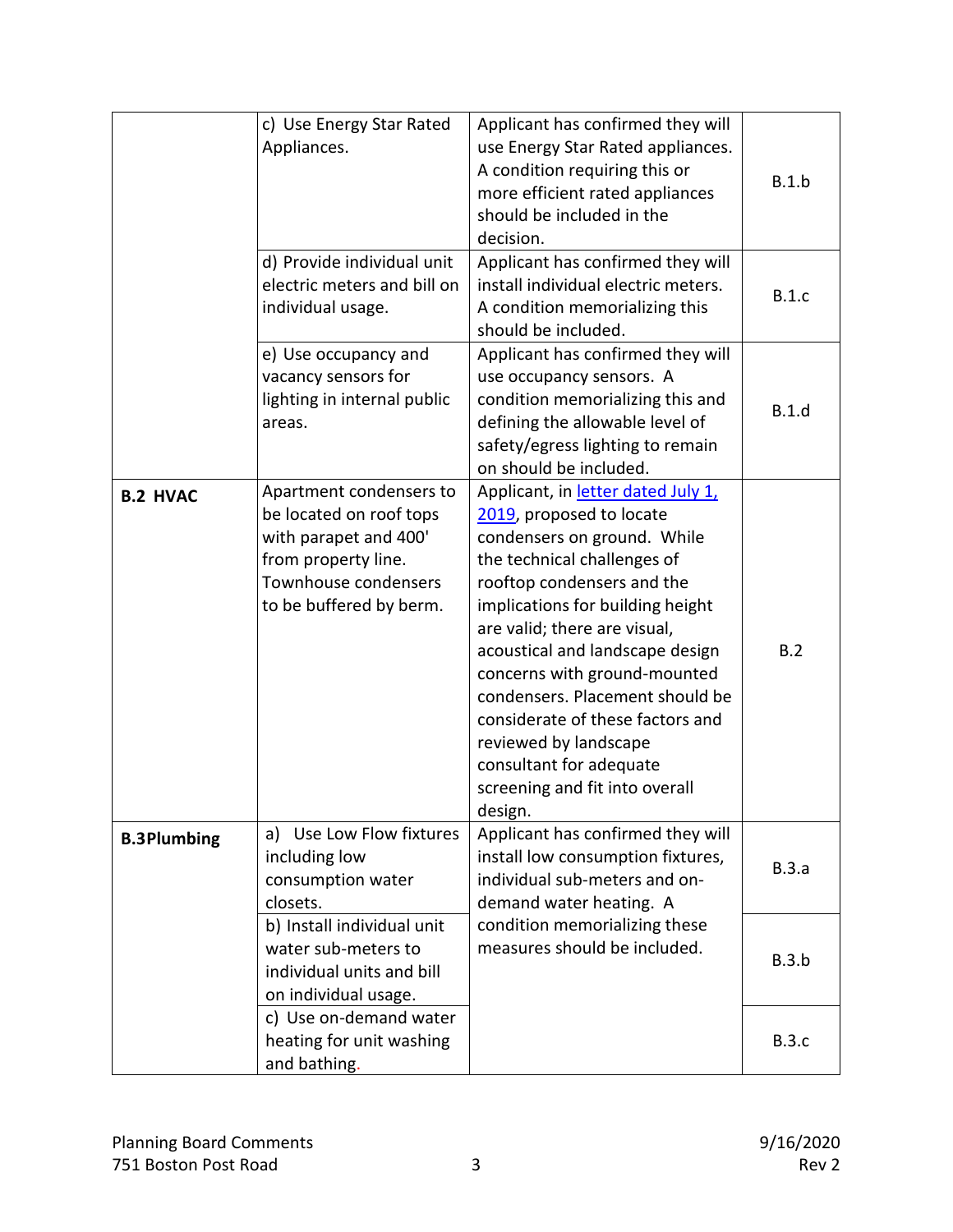## B. Building Systems Conditions

1. In order to promote sustainability by reducing energy consumption and reducing individual tenant electric bills, the applicant shall implement the following:

- a. Use LED Lighting, or more efficient technology, throughout the entire project.
- b. Use Energy Star, or other similarly recognized and equivalently efficient, rated appliances.
- c. Provide individual unit electric meters and bill on individual usage.
- d. Use occupancy and vacancy sensors for lighting in internal public areas. Minimal lighting required by code for safety and/or egress is allowed to stay on.
- 2. Prior to Building Permit, the applicant shall submit an updated landscape plan showing the proposed condenser locations for review by the ZBA landscape consultant for adequate screening and integration into landscape design.

3. In order to promote sustainability by reducing water consumption and reducing individual tenant water bills, the applicant shall implement the following:

- a. Install Low Flow fixtures, including low consumption water closets.
- b. Install individual unit water sub-meters to individual units and bill on individual usage.

| <b>C. Construction</b> |                                                                                                                         |                                                                                                                                                            |                                      |  |
|------------------------|-------------------------------------------------------------------------------------------------------------------------|------------------------------------------------------------------------------------------------------------------------------------------------------------|--------------------------------------|--|
|                        | <b>Mitigation</b>                                                                                                       | <b>Status</b> – as of August 19, 2020<br>hearing                                                                                                           | <b>Condition</b>                     |  |
| C.1 Method             | Use panelized construction<br>in midrise buildings.                                                                     | Applicant has agreed, and this<br>strategy should be<br>memorialized in a condition.                                                                       | C.1                                  |  |
| C.2 Oversight          | Licensed Site Professional to<br>monitor all site work and soil<br>removal.                                             | Included in draft ZBA decision<br>conditions 50 -55                                                                                                        | ZBA<br>Conditions                    |  |
| C.3 Timetable          | Construct the project as<br>efficiently as possible so as<br>to minimize disruption of<br>neighborhood quality of life. | Applicant has agreed to this<br>goal, and it should be<br>memorialized in the findings;<br>however, a condition<br>mandating this would be<br>impractical. | Not.<br>Practical<br>to<br>Condition |  |

c. Install on-demand water heating for individual unit washing and bathing.

# C. Construction Conditions

1. In order to reduce construction waste and minimize construction times and the associated impacts to the neighborhood as well as deliver needed housing in the most efficient manner, the applicant shall construct the mid-rise buildings using panelized construction. The applicant shall review the construction procedures, including typical panels, delivery and construction phasing, with the Building Inspector prior to construction permit.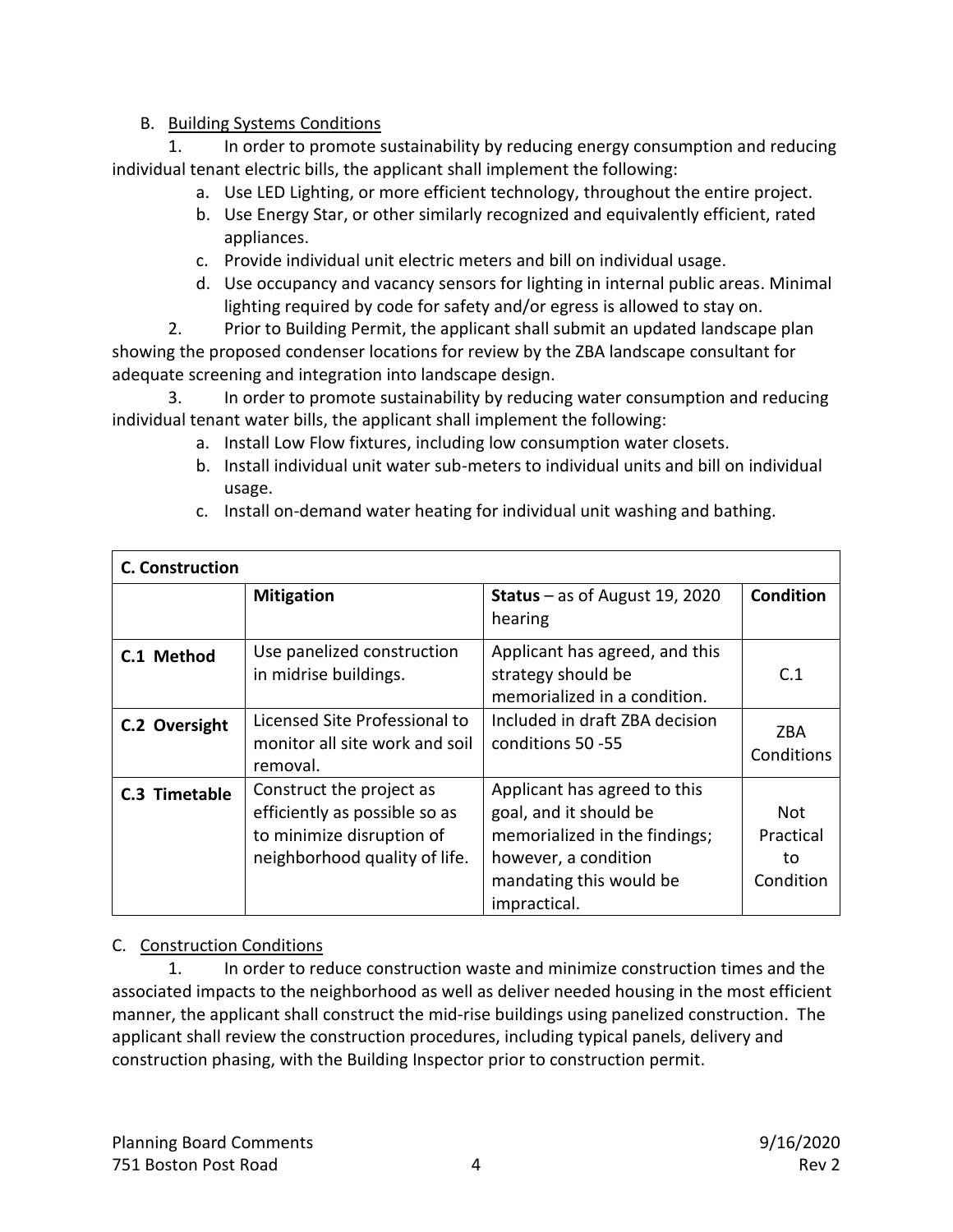| D. Density                            |                                                                                                                                                                                                                                                                                            |                                                                                                                                                                                                                                                                                |                  |  |
|---------------------------------------|--------------------------------------------------------------------------------------------------------------------------------------------------------------------------------------------------------------------------------------------------------------------------------------------|--------------------------------------------------------------------------------------------------------------------------------------------------------------------------------------------------------------------------------------------------------------------------------|------------------|--|
|                                       | <b>Mitigation</b>                                                                                                                                                                                                                                                                          | <b>Status</b> $-$ as shown on plans<br>dated May 4, 2020                                                                                                                                                                                                                       | <b>Condition</b> |  |
| D.1 Bedroom<br>Count<br>D.2 Unit Size | Reduce overall bedroom count by<br>about 20 bedrooms, increasing 1-<br>bedroom units while decreasing 2<br>bedrooms. There will be no<br>change to 3 bedrooms as that<br>number is regulated by DHCD.<br>Reduce the apartment sizes in<br>order to reduce the massing of<br>the buildings. | Plans show modified unit<br>count and reduced<br>footprint. Program<br>Summary on sheet T0.02<br>shows 62 one-bedroom<br>units, 100 two bedroom,<br>and 18 three bedrooms.<br>Original application had 51<br>one-bedroom units, 111<br>two bedrooms, and 18<br>three bedrooms. | None<br>Needed   |  |

| <b>E. Historic Buildings</b>                                                        |                                                                                                                   |                                                                                                                                                                                                                                                                                                       |                 |
|-------------------------------------------------------------------------------------|-------------------------------------------------------------------------------------------------------------------|-------------------------------------------------------------------------------------------------------------------------------------------------------------------------------------------------------------------------------------------------------------------------------------------------------|-----------------|
|                                                                                     | <b>Mitigation</b>                                                                                                 | Status - as of August 19, 2020<br>hearing and plans dated May 4,<br>2020                                                                                                                                                                                                                              | Condition       |
| E.1 Barn                                                                            | Disassemble and relocate to<br>Land Sake site.                                                                    | Applicant has agreed to<br>disassemble and relocate;<br>Land's Sake will be responsible<br>for reassembly. Performance<br>timeline should be enforced by<br>condition.                                                                                                                                | E.1             |
| E.2 Eleanor<br>Raymond<br><b>West Wing</b><br><b>E.3 Farnsworth</b><br><b>House</b> | Relocate and re-use to front<br>along Boston Post Road.<br>Relocate and reuse to front<br><b>Boston Post Road</b> | Site Plan shows both structures<br>relocated to the front of the<br>property along BPR with access<br>from the interior roadways.<br>Renovation scope on Eleanor<br>Raymond has been expanded to<br>include interiors. Retaining<br>these buildings should be<br>enforced by an ongoing<br>condition. | F. <sub>2</sub> |
| E.4 Greek<br><b>Revival House</b>                                                   | Renovate this structure in its<br>current location as the<br>leasing office.                                      | The house will be renovated<br>and used as the leasing office.<br>Retaining this building should<br>be enforced by an ongoing<br>condition.                                                                                                                                                           |                 |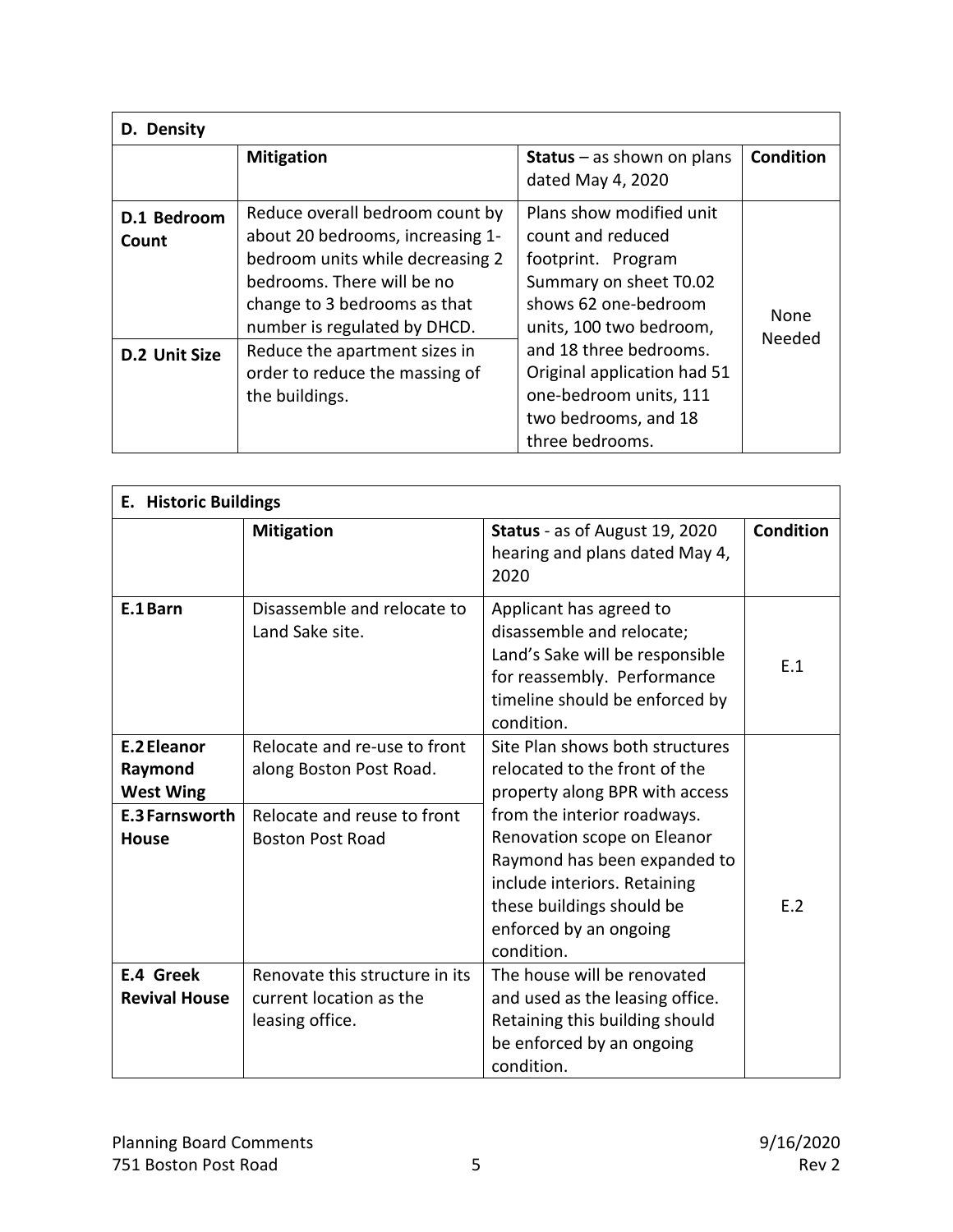# E. Historic Building Conditions

1. The applicant shall disassemble the historic barn and deliver to Land's Sake for its reuse prior to Certificate of Occupancy.

2. The Farnworth House, Eleanor Raymond West Wing and Greek Revival House will remain on site as shown on the Site Plans. The applicant may repurpose these structures so long as they remain and retain their historic character. The Greek Revival House must remain in its current location.

| F. Landscape                                       |                                                                                                                                 |                                                                                                                                                                                                                                                                                                                                                                                 |                  |
|----------------------------------------------------|---------------------------------------------------------------------------------------------------------------------------------|---------------------------------------------------------------------------------------------------------------------------------------------------------------------------------------------------------------------------------------------------------------------------------------------------------------------------------------------------------------------------------|------------------|
|                                                    | <b>Mitigation</b>                                                                                                               | Status - as shown on plans dated<br>May 4, 2020                                                                                                                                                                                                                                                                                                                                 | <b>Condition</b> |
| <b>F.1 Elliston Road</b><br><b>Buffer Planting</b> | a) Provide new plantings<br>following guidelines in<br>Appendix V from June 19th<br>memo. Preference for<br>native plantings.   | Proposed landscaping on Sheet<br>L1.0 meets these standards and<br>has been reviewed by ZBA<br>consultant.                                                                                                                                                                                                                                                                      | None<br>Needed   |
|                                                    | b) Preserve existing buffer<br>as new plantings and site<br>work allow following<br>guidelines in Appendix V.                   | Existing buffer will be largely<br>removed to create a planted<br>berm. Some existing<br>unmanicured wooded area of<br>trees and understory shrubs in<br>the depression at the eastern<br>end of the border with Elliston<br>Road properties will remain.<br>Sheet L1.2 shows the property<br>line east of Elliston Road as<br>under an invasive species<br>management program. | None<br>Needed   |
| F.2 Internal<br><b>Planting</b>                    | Within development, vary<br>planting arrangement to be<br>less regimented and to<br>create more natural<br>clustered plantings. | Current landscaping meets this<br>mitigation and has been<br>reviewed by ZBA consultant.                                                                                                                                                                                                                                                                                        | None<br>Needed   |
| F.3 Irrigation                                     | Permanent irrigation water<br>to be provided by wells or<br>cisterns. No town water is<br>allowed to be used for<br>irrigation. | Applicant has agreed to not use<br>town water for irrigation. This<br>prohibition should be written in<br>a condition to be maintained in<br>perpetuity.                                                                                                                                                                                                                        | F.1              |
| F.4 Maintenance                                    | Limit use of fertilizers and<br>pesticides consistent with<br>Mass DEP standards.                                               | Applicant has agreed to limit use<br>of fertilizers and pesticides.<br>Cambridge Water has requested<br>limited use of herbicides,                                                                                                                                                                                                                                              | None<br>Needed   |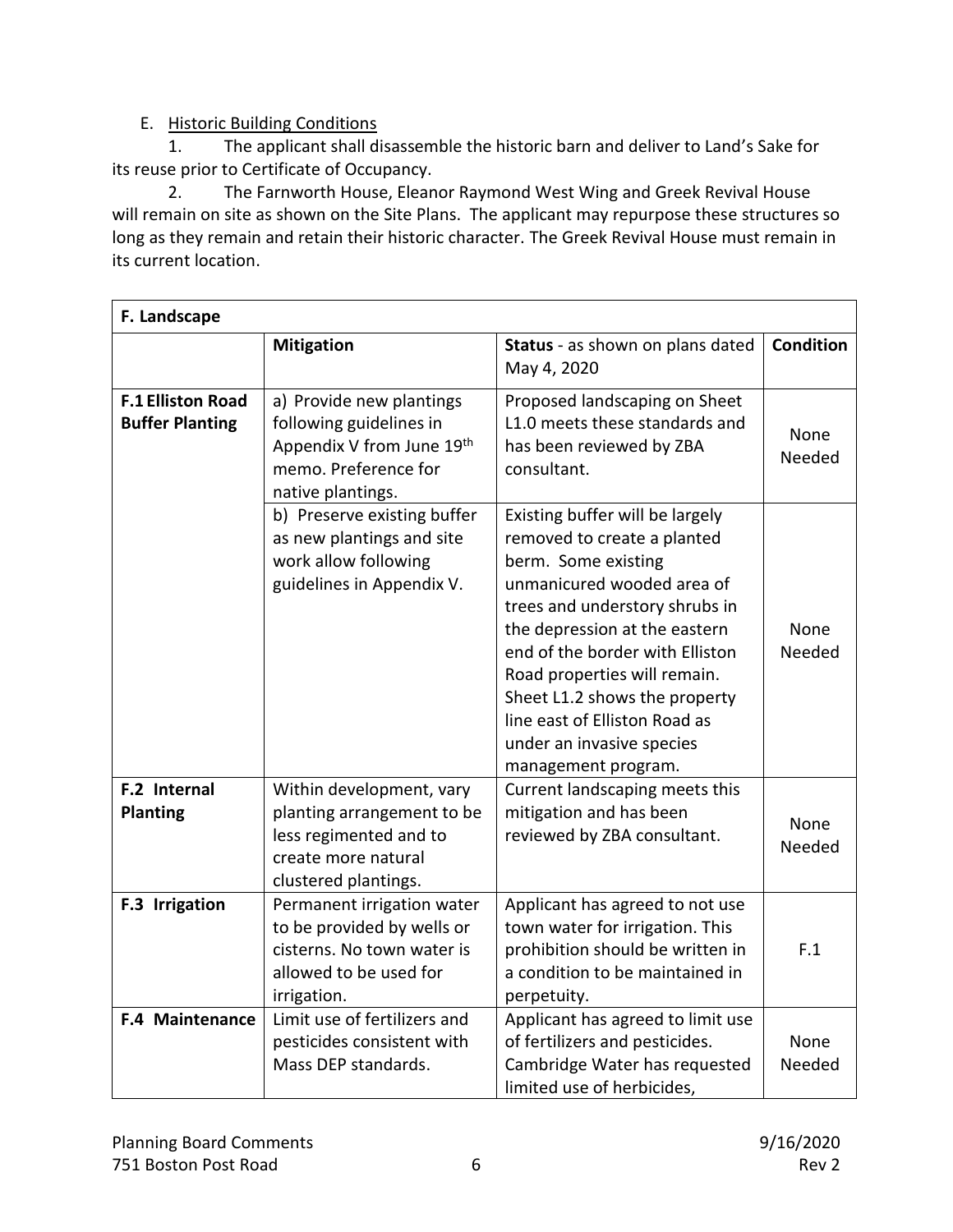|            |                 |                                                                                                                                        | pesticides and fertilizer in<br>accordance with CMR 31.05.                                                                       |     |
|------------|-----------------|----------------------------------------------------------------------------------------------------------------------------------------|----------------------------------------------------------------------------------------------------------------------------------|-----|
| <b>F.5</b> | <b>Features</b> | Provide privacy fence if<br>berm is not sufficient for<br>shielding from car lights<br>between entry drive and<br>745 Boston Post Road | Applicant agreed to this<br>contingency. Specifics of the<br>fencing and when it is required<br>should be noted in condition(s). | F.2 |

### F. Landscape Conditions

1. Permanent irrigation water is to be provided by well, or cisterns. No town water to be used as irrigation.

2. The applicant shall provide an escrow fund to build a 6' wooden, painted stockade or similar fence bordering the length of the subject property abutting Elliston Road properties. The escrow shall expire and be returned to the occupant two years after the project is 85% occupied.

| <b>G. Operations</b>                   |                                                                                                                           |                                                                                                                                                                                                        |                  |
|----------------------------------------|---------------------------------------------------------------------------------------------------------------------------|--------------------------------------------------------------------------------------------------------------------------------------------------------------------------------------------------------|------------------|
|                                        | <b>Mitigation</b>                                                                                                         | Status - as of August 19, 2020<br>meeting and on plans dated May<br>4,2020                                                                                                                             | <b>Condition</b> |
| Common<br>G.1<br><b>Office Space</b>   | Provide common office<br>space as tenant amenity.                                                                         | The office spaces are referenced<br>in the draft decision; however,<br>they are not called out on the<br>plans. These spaces should be<br>required by condition to remain<br>and not to be repurposed. | G.1.a            |
| <b>G.2 Bike Share</b>                  | Provide resident bike<br>share and bike parking<br>(for residents).                                                       | Applicant has stated bike storage<br>to be provided in garages;<br>however, specific areas and<br>spaces are not called out.                                                                           | $G.1.d$ and<br>e |
| G.3 Occupancy<br><b>Enforcement</b>    | Inspect each unit home at<br>least once per year to<br>ensure occupancy rules<br>are followed.                            | Applicant has represented that<br>this is consistent with their<br>operational policy.                                                                                                                 | None<br>Needed   |
| <b>G.4 Leasing</b><br><b>Agreement</b> | Include a restriction in<br>lease agreements that<br>specifies dens and lofts<br>may not be used as<br>resident bedrooms. | Applicant has represented that<br>this is consistent with their<br>operational policy.                                                                                                                 | None<br>Needed   |
| <b>G.5 Parking</b><br>Charge           | Discourage excessive<br>number of cars per unit<br>by charging residents for                                              | Applicant has agreed. The<br>amount of fee should be<br>determined; alternatively,                                                                                                                     | None<br>Needed   |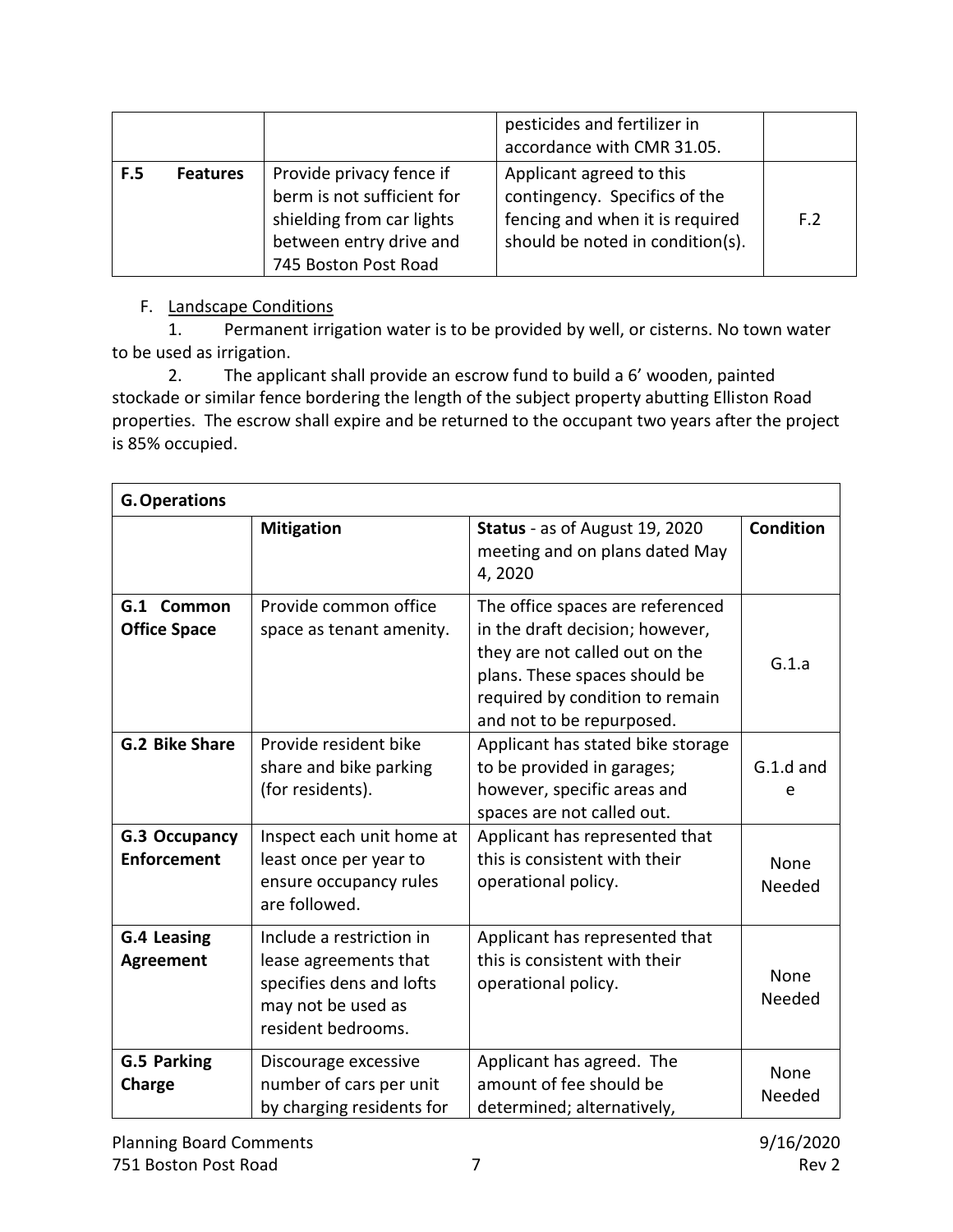|                               | additional parking<br>$space(s)$ .                                                                                                                                                                        | parking costs can be unbundled<br>from rent.                                                                                                                                                                  |                |
|-------------------------------|-----------------------------------------------------------------------------------------------------------------------------------------------------------------------------------------------------------|---------------------------------------------------------------------------------------------------------------------------------------------------------------------------------------------------------------|----------------|
| G.6 Shuttle<br><b>Service</b> | Provide a weekday<br>commuter shuttle for<br>residents or contribute to<br>a Town operated or<br>contracted shuttle service<br>for an initial two-year<br>term followed by an<br>annual review with Town. | Applicant has appeared to<br>withdraw support for the shuttle<br>operation. This is an important<br>condition in mitigating traffic<br>impacts and should be enforced<br>through the conditions.              | G.1.b & c      |
| G.7 Bike<br><b>Storage</b>    | Provide resident bicycle<br>storage and maintenance.                                                                                                                                                      | Applicant has represented<br>storage and maintenance will be<br>in garage; however, specific<br>spaces are not called out on<br>plans. The maintenance of this<br>amenity should be required by<br>condition. | G.1.e          |
| <b>G.8 Recycling</b>          | a) Recycle using single-<br>stream process.                                                                                                                                                               | Applicant has agreed to this<br>operation.                                                                                                                                                                    | None<br>Needed |
|                               | b) Submit recycling<br>vendor protocols to<br><b>Weston Sustainability</b><br>Committee for review and<br>recommendations.                                                                                | Applicant has agreed to review.<br>Review should be required by<br>condition                                                                                                                                  | G.2            |

#### G. Operations Conditions

1. In order to mitigate additional traffic generated by the project, the following conditions shall apply:

- a. The "work from home office spaces" shall be maintained as such. Any repurposing of these spaces shall require a modification of this Comprehensive Permit.
- b. The applicant shall contribute annually to a town-operated (either by the town itself or through a third party) transit shuttle, as follows:
	- i. The contribution shall become effective when the service is established and when the development reaches 85% occupancy.
	- ii. The initial amount of the contribution shall be \$68,500.
	- iii. Following the initial amount, the amount of the contribution shall be:

#### Cost to Operate Shuttle – Collected Receipts 2

Or, the cost of membership in a Regional Transit Authority (RTA) selected by the town to operate the transit shuttle and the contribution to the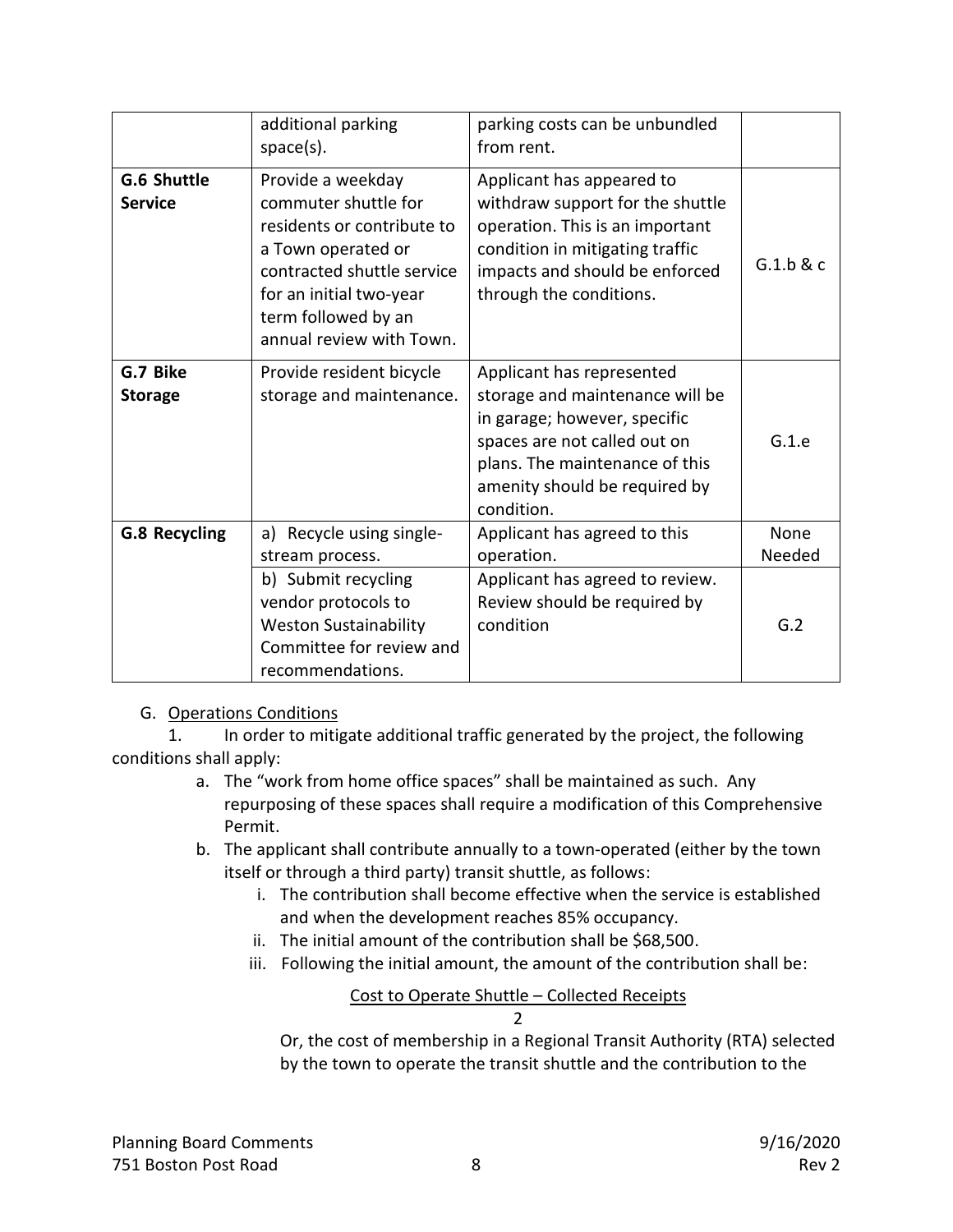specific shuttle service operation serving the town as determined by the RTA.

- iv. In return, the residents of the development shall have the shuttle fare waived.
- c. The applicant may at its option elect to run its own shuttle provided that town residents will be allowed to use the shuttle for a nominal fee to be agreed to by the town.
- d. The applicant shall provide a 10-bike Bike-Share for the development.
- e. The applicant shall provide and maintain an on-site, covered bike storage and maintenance facility for residents sufficient for 1.5 bikes per unit in the midrise buildings. Any repurposing of this facility shall require a modification of the Comprehensive Permit.

2. Prior to Certificate of Occupancy, the applicant shall submit recycling vendor protocols to Weston Sustainable Committee for review, approval and recommendations.

| H. Site Design |                                                                                                                                                                                               |                                                                                                                                                                                             |                        |
|----------------|-----------------------------------------------------------------------------------------------------------------------------------------------------------------------------------------------|---------------------------------------------------------------------------------------------------------------------------------------------------------------------------------------------|------------------------|
|                | <b>Mitigation</b>                                                                                                                                                                             | <b>Status</b> $-$ as shown on plans<br>dated May 4, 2020.                                                                                                                                   | <b>Condition</b>       |
| H.1 Access     | Create separate entrance<br>a)<br>and egress drives, and<br>configure the egress drive with<br>two lanes, one each for left exit<br>and right exit.                                           | Sheet C2.01 shows separated<br>22'-wide entrance and exit<br>lanes.                                                                                                                         | None<br>Needed         |
|                | b) Ensure sufficient fencing to<br>prevent using Elliston Road as<br>pedestrian access.                                                                                                       | Sheet C2.02 shows fencing<br>with allowance for fire access.                                                                                                                                | None<br>Needed         |
|                | c) Provide school bus and<br>shuttle pick up area(s).<br>d) Provide bus/shuttle shelter                                                                                                       | Applicant has requested that<br>lobby serve as the bus<br>shelter.                                                                                                                          | None<br>Needed<br>None |
|                | e) Ensure main vehicular                                                                                                                                                                      | Plans have been reviewed by                                                                                                                                                                 | Needed<br>None         |
|                | entrance is dimensionally<br>sufficient for emergency access.                                                                                                                                 | Town's consulting Civil<br>Engineer and Fire Dept.                                                                                                                                          | Needed                 |
|                | Building sign to be<br>f)<br>consistent with Highland<br>Meadows signage, specifically,<br>downward illumination<br>directed at the sign with no<br>internal lighting and no up-<br>lighting. | Sign details and lighting plans<br>on Sheet D1.0 do not show<br>any up-lighting on the sign.<br>This prohibition should be<br>included in a condition to<br>preclude a future installation. | H.1                    |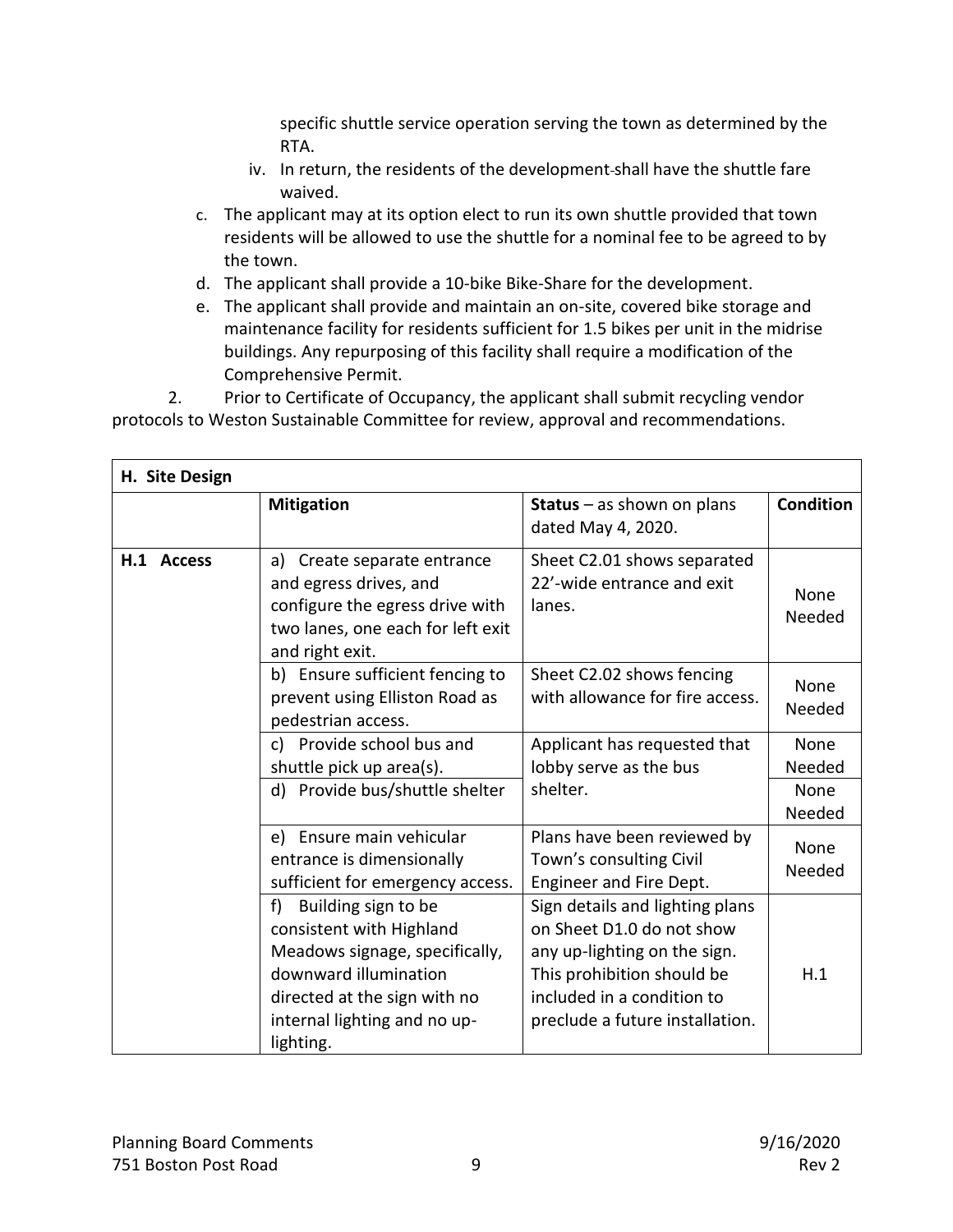| H.2 Amenity        | a) Relocate pool and common      | Site Plans show pool and       | None   |
|--------------------|----------------------------------|--------------------------------|--------|
| Location           | house to rear of property        | common house at this           | Needed |
|                    | between apartment buildings.     | location.                      |        |
|                    | b) Reuse Greek Revival in        | Site Plans show Greek Revival  | None   |
|                    | current location as leasing      | to be used as leasing office.  | Needed |
|                    | offices.                         |                                |        |
| H.3 Exterior       | Use shielded and cut-off         | Site lighting on Sheet L1.1 is |        |
| <b>Lighting</b>    | fixtures.                        | shown to be shielded and cut-  |        |
|                    |                                  | off. Cut sheets of exterior    |        |
|                    |                                  | building lights were not       | H.2    |
|                    |                                  | provided. This prohibition     |        |
|                    |                                  | should be memorialized in a    |        |
|                    |                                  | condition.                     |        |
|                    | No spotlights on development     | No spotlights shown. This      |        |
|                    | perimeter.                       | prohibition should be          | H.2    |
|                    |                                  | memorialized in a condition.   |        |
| H.4 Limit of       | a) Do not develop on the         | Development has been           |        |
| <b>Development</b> | Northwest Upland.                | consolidated and limited to    |        |
|                    |                                  | the area around the existing   |        |
|                    |                                  | farm and houses (approx.       | None   |
|                    |                                  | 13.8 acres). The Northwest     | Needed |
|                    |                                  | Upland will be part of         |        |
|                    |                                  | donation to Weston Forest      |        |
|                    |                                  | and Trail (WFT).               |        |
|                    | b) Place a deed or use           | Decision contains conditions   |        |
|                    | restriction or other to preserve | for transfer of land.          | None   |
|                    | the roughly 48 acres as forest   |                                | Needed |
|                    | and trails open to the public.   |                                |        |
|                    | c) Professional to evaluate      | Has been completed.            | None   |
|                    | habitat (found no additional     |                                | Needed |
|                    | permits required).               |                                |        |
| H.5 Parking        | a) Identify parking reserves for | No areas located on Site       |        |
|                    | future additional parking if     | Plans.                         | H.3    |
|                    | needed.                          |                                |        |
|                    | b) Parking and vehicular         | Project has been reviewed by   |        |
|                    | circulation to be constructed    | Civil Engineer, Transportation | None   |
|                    | following ITE standards.         | Consultant and Fire Dept.      | Needed |
| H.6 Site           | a) Lower the site elevation of   | Sheets C3.00 and C3.01 show    |        |
| <b>Elevation</b>   | the built area by an average of  | Buildings A and B and center   |        |
|                    | ten feet (5-15' depending on     | green at the 176'-178' range;  | None   |
|                    | existing topography).            | the existing site is between   | Needed |
|                    |                                  | 188' and 192'.                 |        |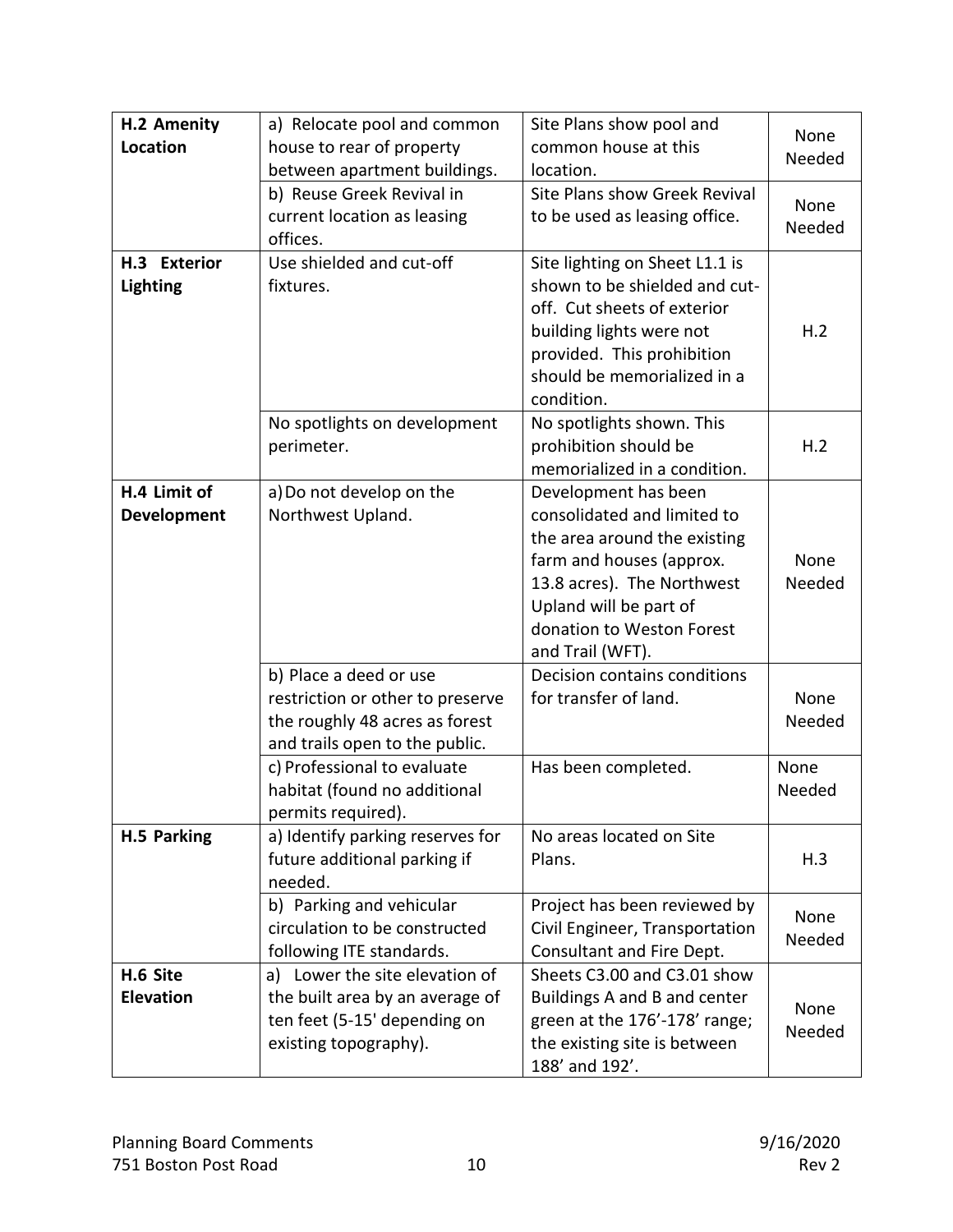|                         | b) Build 12' high berm, thickly          | Sheet C3.01 shows berm.                                     |        |
|-------------------------|------------------------------------------|-------------------------------------------------------------|--------|
|                         | planted, between town houses             | Sheet L1.0 shows plantings on                               | None   |
|                         | and abutters to provide visual           | berm.                                                       | Needed |
|                         | and noise buffer.                        |                                                             |        |
| <b>H.7 Town House</b>   | Vary building orientation to             | Town houses are aligned to                                  |        |
| <b>Siting</b>           | better reflect residential               | road and curves in road                                     | None   |
|                         | neighborhood.                            | layout.                                                     | Needed |
| <b>H.8 Utilities</b>    | Install all utilities underground.       | Sheets C4.00 and C4.01 show                                 | None   |
|                         |                                          | utilities underground.                                      | Needed |
| <b>H.9 Recreational</b> | a) Provide and maintain                  | Existing gravel cart paths will                             |        |
| <b>Amenities</b>        | pedestrian and bike connection           | provide connection on                                       |        |
|                         | to Rail Trail.                           | eastern side of property.                                   |        |
|                         |                                          | Maintenance of path                                         | H.4    |
|                         |                                          | connection by applicant                                     |        |
|                         |                                          | should be included in                                       |        |
|                         |                                          | conditions.                                                 |        |
|                         | b) Place a deed or use                   | <b>ZBA Draft Decision contains</b>                          |        |
|                         | restriction, or subdivide and            | conditions on transferring                                  |        |
|                         | deed property to the town, to            | land.                                                       | None   |
|                         | preserve the roughly 48 acres as         |                                                             | Needed |
|                         |                                          |                                                             |        |
|                         | forest and trails open to the<br>public. |                                                             |        |
|                         |                                          |                                                             |        |
|                         | c) Maintain trail connection on          | Site plans show the existing<br>trail and connection on the |        |
|                         | east side of property and                |                                                             |        |
|                         | provide access to trail on west          | east side of the property. The                              |        |
|                         | side of property.                        | existing trail on the west side                             |        |
|                         |                                          | can be maintained with a                                    | H.4    |
|                         |                                          | connection at the townhome                                  |        |
|                         |                                          | cluster turn around. Trails                                 |        |
|                         |                                          | maintenance will need to be                                 |        |
|                         |                                          | described as part of transfer                               |        |
|                         |                                          | of land.                                                    |        |
| H.10 Final              | Introduce vertical variation of          | <b>Finish Floor Elevations of</b>                           | None   |
| Grading                 | grades as much as practicable            | townhouses on western part                                  | Needed |
|                         | to increase visual interest and          | of site range from 175' to                                  |        |
|                         | break up scale of development.           | 180.12' and vary within                                     |        |
|                         |                                          | buildings. On the eastern                                   |        |
|                         |                                          | portion of the site adjacent to                             |        |
|                         |                                          | the project green, they range                               |        |
|                         |                                          | from 167' to 179.5'                                         |        |

# H. Site Design Conditions<br>1. Entry sign shall

Entry sign shall be lit by downward illumination directed at the sign with no internal lighting and no up-lighting.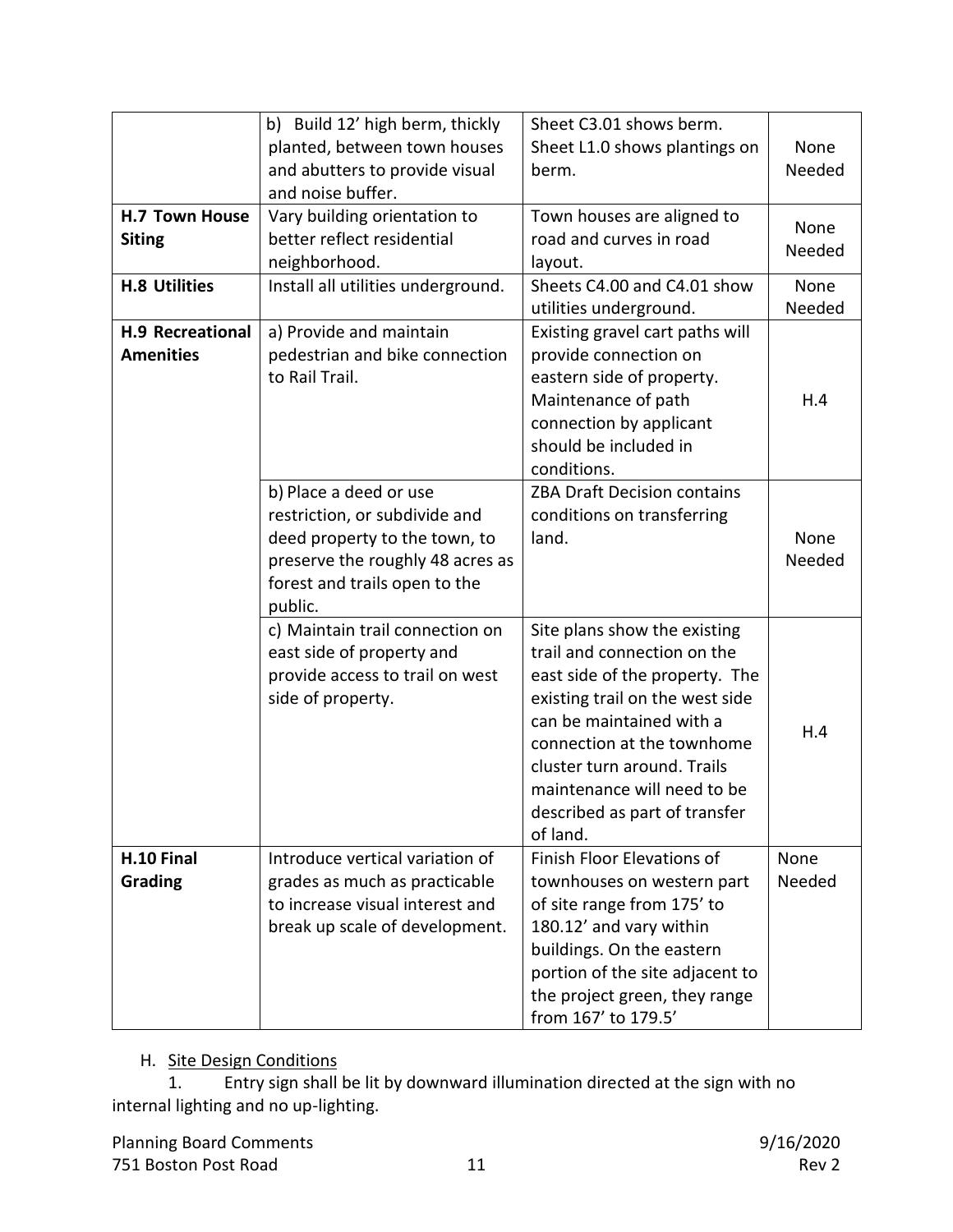2. All exterior lighting shall be California Title 24 Dark-Sky compliant. No exterior spotlights, floodlights, or up-lights shall be allowed at the perimeter of the property (outside face of the building to the property line).

3. Prior to Certificate of Occupancy, the applicant shall provide an updated Site Plan showing possible reserve parking areas that can be built out at a future date should existing parking prove insufficient.

4. The applicant shall maintain the bike and pedestrian connections on the east and west sides of the property from the development through land to be donated to Weston Forest and Trail to Central Mass Rail Trail. No hardscape connection will be provided to avoid additional wetland impacts.

| Wastewater<br>ь.                 |                                                                                         |                                                                                                                                              |                  |
|----------------------------------|-----------------------------------------------------------------------------------------|----------------------------------------------------------------------------------------------------------------------------------------------|------------------|
|                                  | <b>Mitigation</b>                                                                       | <b>Status</b> - as shown on plans<br>dated May 4, 2020.                                                                                      | <b>Condition</b> |
| I.1 Absorption<br><b>Fields</b>  | PB understands ZBA will<br>hear initial opinion on size &<br>safety from peer reviewer. | Civil Engineer has reviewed<br>plans.                                                                                                        | None<br>Needed   |
| <b>I.2 Generator</b>             | Provide surrounding fence<br>or enclosure to buffer<br>sound.                           | Fence will be provided as well<br>as plantings. Condition should<br>require no more than 40db at<br>any property line.                       | 1.1              |
| 1.3 Treatment<br><b>Facility</b> | Building to be screened and<br>designed to reduce visibility<br>from Route 20.          | Screening is proposed and the<br>location is set back from Route<br>20. Limits should be placed on<br>maintenance truck hours and<br>idling. | 1.2              |

#### I. Wastewater Conditions

1. Fencing, plantings and acoustical barriers shall be provided at the emergency generator such that the noise from it in typical or test operation is no greater than 40db at any property line.

2. Regular maintenance and/or upgrades of the wastewater facility shall be limited to Monday through Friday, 7:00 a.m. to 6:30 p.m. and on Saturdays from 7:00 a.m. to 5:00 p.m. Emergency repairs shall not be limited by this condition.

| <b>Off Site Infrastructure</b> |                                                           | К.                                                         |                  |
|--------------------------------|-----------------------------------------------------------|------------------------------------------------------------|------------------|
|                                | <b>Mitigation</b>                                         | <b>Status</b> - as shown on plans<br>dated May 4, 2020.    | <b>Condition</b> |
| J.1 Water                      | Remove the secondary water<br>service under Elliston Road | Secondary water line is still<br>shown on Sheet C4.01. DPW | None<br>Needed   |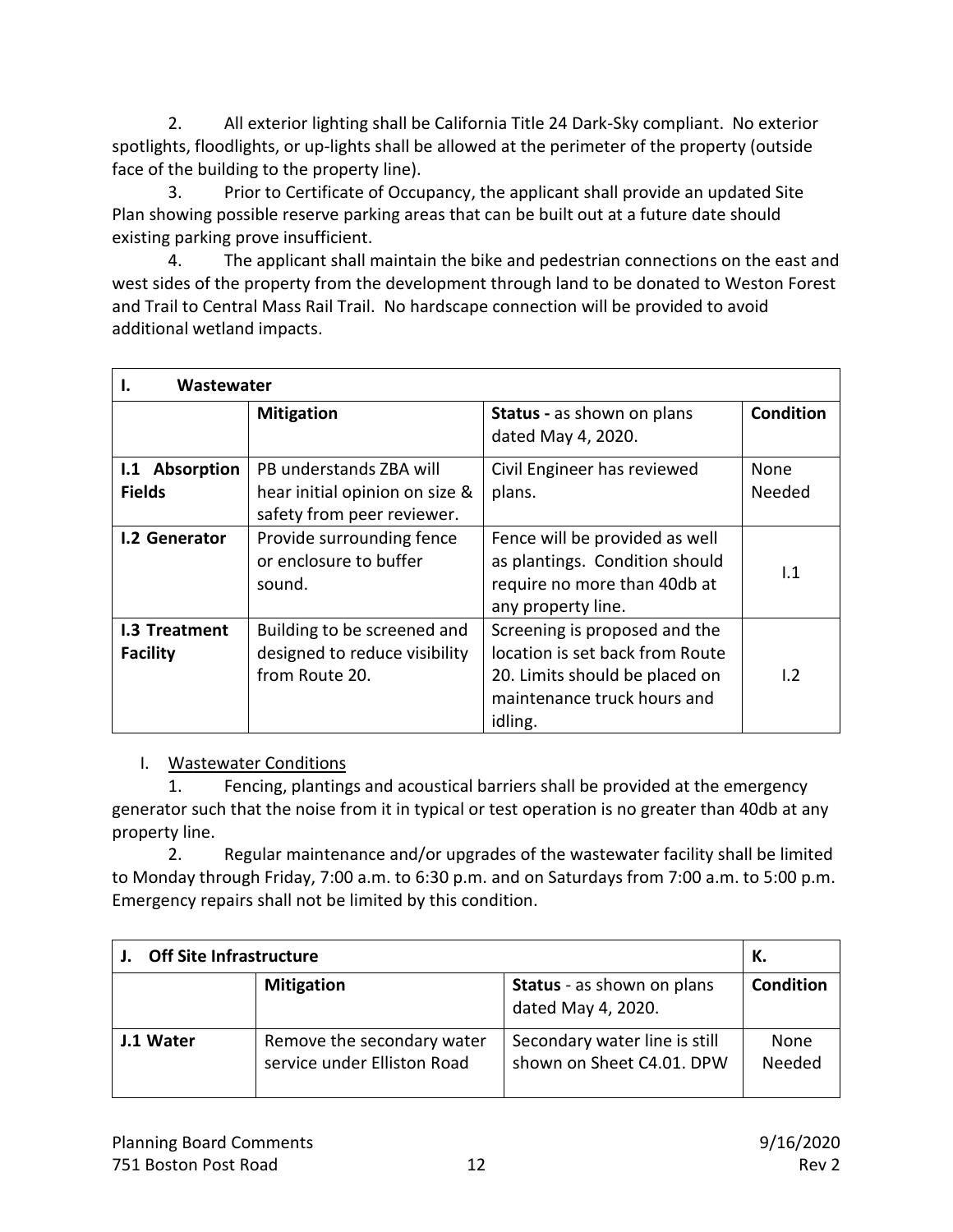|                          | from the plans if acceptable    | would need to accept         |        |
|--------------------------|---------------------------------|------------------------------|--------|
|                          | to DPW.                         | removal of this line.        |        |
| J.2 Boston Post          | Repair sidewalks along the      | Plans show internal          |        |
| <b>Road Sidewalk</b>     | property's frontage and make    | sidewalks meeting existing.  |        |
|                          | a financial contribution to the | The sidewalk connection is   |        |
|                          | updating of sidewalks from      | an important walkability     | J.1    |
|                          | the site to BPR bypass.         | piece and should be included |        |
|                          |                                 | in conditions.               |        |
| <b>J.3 Elliston Road</b> | Remove the secondary            | Sheet C2.02 shows            | None   |
| <b>Emergency</b>         | emergency access on Elliston    | secondary access with fire   | Needed |
| <b>Access</b>            | Road from the plans if          | gate as requested by Fire    |        |
|                          | approved by fire department.    | Department                   |        |

#### J. Off Site Infrastructure Conditions

1. Applicant shall repair and reconstruct sidewalk at its existing width and location from development site frontage to western intersection of Route 20 and Boston Post Road.

| K. Other Mitigations Through Regulation or Oversight |                                                                                |                                                  |                  |
|------------------------------------------------------|--------------------------------------------------------------------------------|--------------------------------------------------|------------------|
|                                                      | <b>Mitigation</b>                                                              | <b>Status</b> – As of August 19,<br>2020 meeting | <b>Condition</b> |
| K.1 Special Town<br><b>Enforced</b>                  | a) Condition units to remain<br>rental and qualifying for<br>inclusion on SHI. | Condition is in draft ZBA<br>decision            | None<br>Needed   |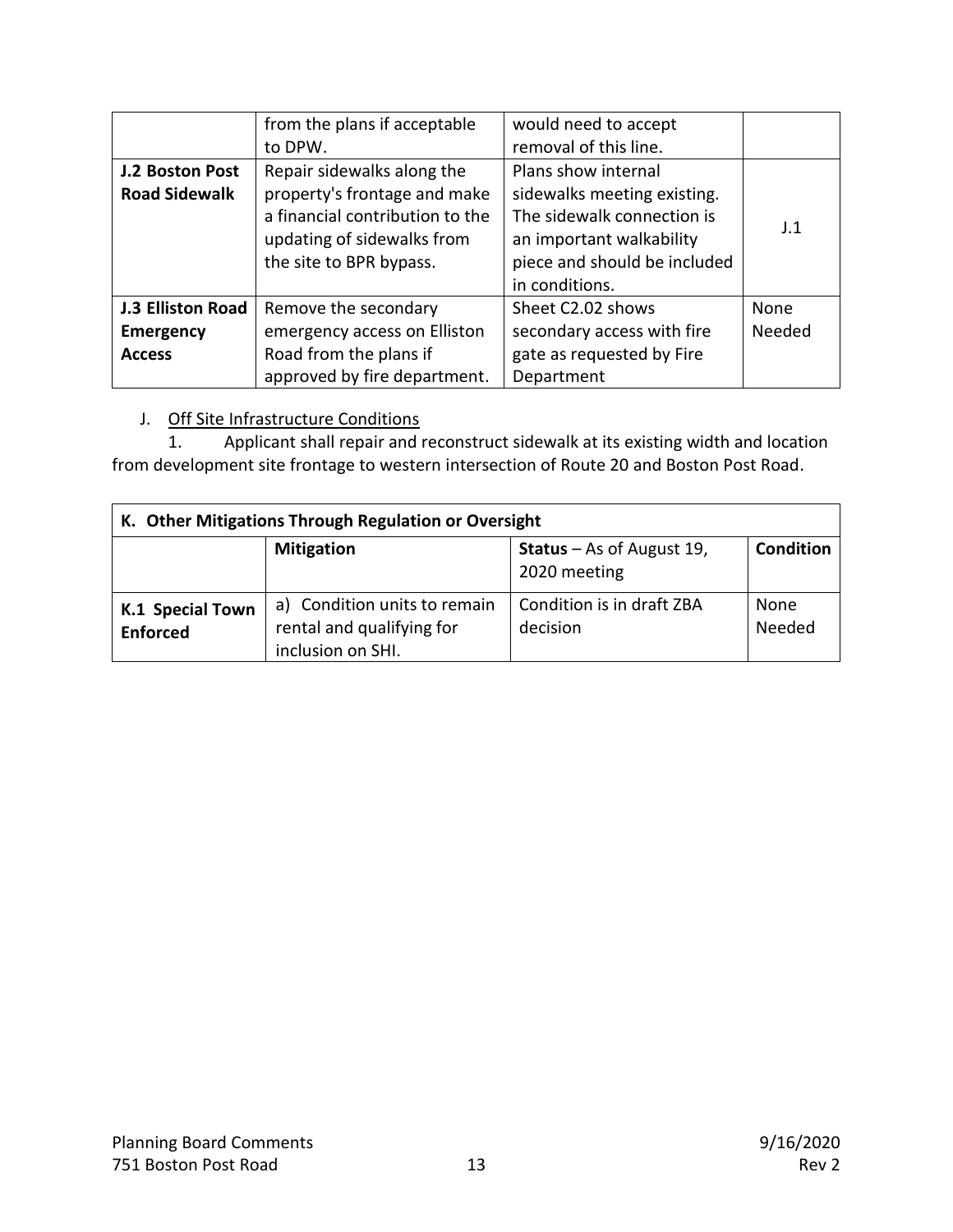|                                              | b) Collect traffic data on<br>Love Lane cut-through traffic<br>and prepare<br>recommendations to Weston<br>officials on methods to<br>reduce/eliminate cut-through<br>traffic. | Counters were placed as<br>part of RSA and applicant<br>has agreed to short term,<br>lower cost mitigations.                                                                                                                                     | None<br>Needed |
|----------------------------------------------|--------------------------------------------------------------------------------------------------------------------------------------------------------------------------------|--------------------------------------------------------------------------------------------------------------------------------------------------------------------------------------------------------------------------------------------------|----------------|
|                                              | c) Applicant contribution to<br>Merriam Fund.                                                                                                                                  | Applicant has declined to<br>contribute; however,<br>Planning Board maintains<br>that this contribution is<br>important in aiding the<br>overall goal of providing<br>affordable housing and<br>housing stability.                               | K.1            |
|                                              | d) Applicant contribution to<br>Rail Trail improvements.                                                                                                                       | Applicant has declined this<br>contribution; however, as<br>the project directly benefits<br>from its adjacency to the rail<br>trail, the one-time<br>contribution is a reasonable<br>expectation.                                               | K.2            |
| K.2 DPW                                      | Review and approve water<br>connection and distribution.                                                                                                                       | DPW will have to approve<br>connection and has<br>completed its capacity and<br>infrastructure study. Should<br>DPW determine additional<br>capacity is needed as a<br>result of this project, they<br>would have to request such<br>to the ZBA. | None<br>Needed |
| <b>K.3 Conservation</b><br><b>Commission</b> | Review and approve full<br>stormwater plans, including<br>all concerns regarding runoff<br>to wetlands and Cherry<br>Brook.                                                    | Conservation has reviewed<br>plans and issued Order of<br><b>Conditions including</b><br>comments from Cambridge<br>Water Department on<br>maintaining water quality.                                                                            | None<br>Needed |
| <b>K.4 DHCD (40B)</b>                        | Enforce and monitor<br>adherence to 40B<br>accessibility, marketing,<br>rental rates, tenancy, and<br>other requirements.                                                      | DHCD will monitor as will<br>RHSO on behalf of Town and<br>report quarterly to the<br><b>Affordable Housing</b>                                                                                                                                  | None<br>Needed |